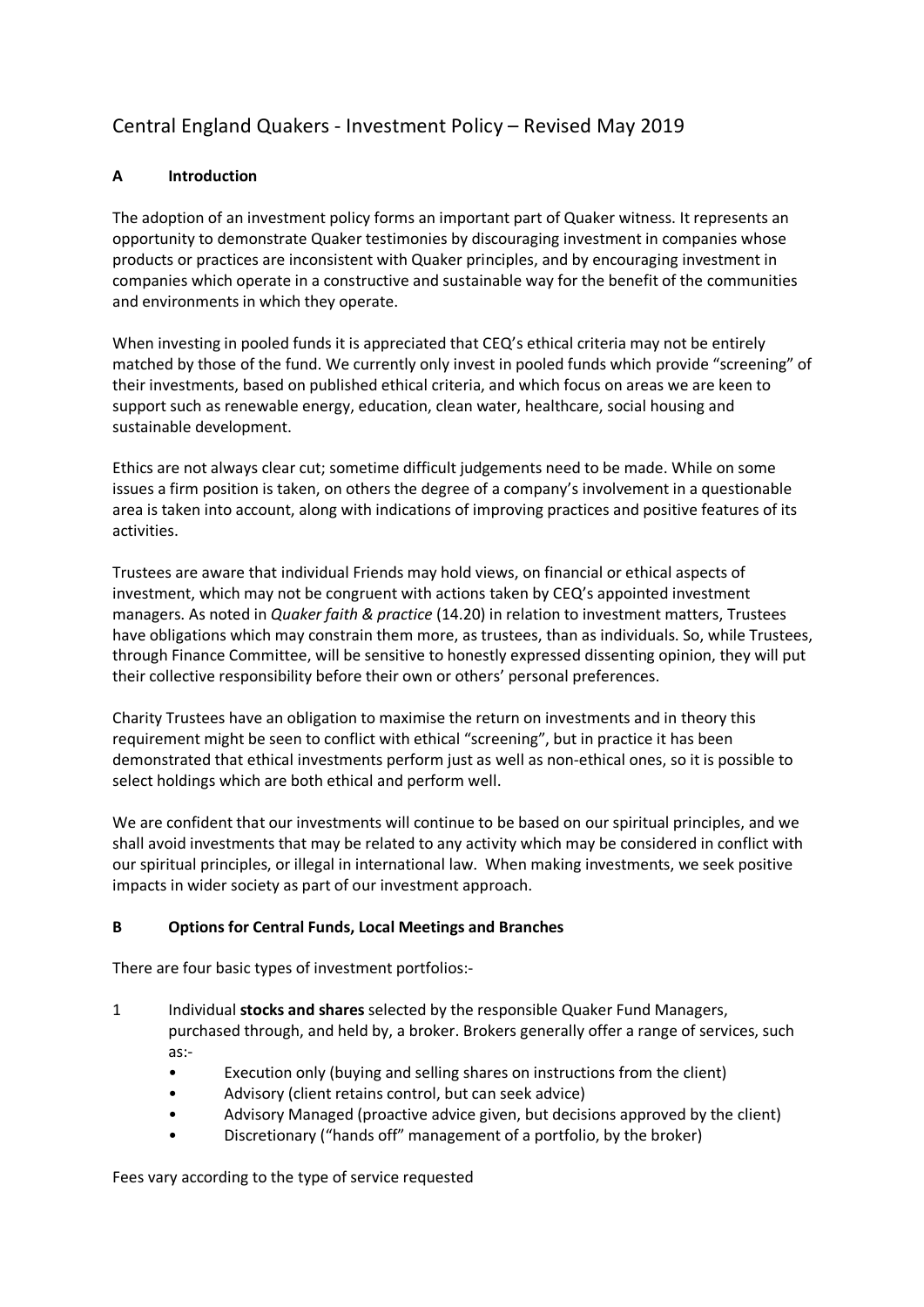- 2 **Units Trusts**, the Fund Managers of which manage their own portfolios against defined criteria. Some Unit Trusts offer different investment options (including ethical funds), and in some cases different levels of risk and return. Quaker Fund Managers can choose a Unit Trust (and a sub-fund of it) but have no control over the investment decisions made by the Unit Trust Fund Managers. *(Note: a commentary on the Unit Trust investments currently held by CEQ is given in section D below).*
- 3 **CCLA COIF funds**  CCLA essentially operates as a Unit Trust, but specialises in managing funds for Religious Organisations and the Public Sector. CCLA is largely owned by its clients' funds and is strongly aligned with the needs and preferences of those clients. CCLA operates strict ethical criteria, underpinned by their principle of "engagement" – active campaigning, using their investor power, to change company behaviour. The COIF Funds have an excellent track record in terms of both yield and capital growth. One major advantage of holding a COIF Fund investment is that it is easy to sell units or buy additional units, by means of a simple written instruction, without having to pay commission. The fund comprises some 138 individual holdings, which keeps the level of risk under careful control. Although the typical yield is around 4%, the fund is essentially low to medium risk.
- 4 **Social investments**  these are investments which have an expectation of a particular **social** outcome, reflecting (in our case) Quaker witness or concern, but with a financial return which is usually below market rate. Charities are permitted to hold social investments, as an expression of their charitable activities, but they are required to declare them in their published accounts.

#### **Central Funds**

Whilst CEQ has a strong interest in investing in CCLA (The COIF Ethical Investment Fund in particular), the policy for Central Funds is to maintain around 50% of total investments in broker held funds, currently managed by Walker Crips.

Broker-held funds are currently managed on an advisory basis (see above). The risk level agreed with the broker is classified as "low to medium". This provides the optimum balance for CEQ between risk and return. The broker follows the CEQ Ethical investment policy. Responsibility within CEQ for investment decisions currently rests with a small "team" of four Friends, liaising closely with (and under guidance from) the broker. Minor changes to portfolios are made by the "team", but major decisions are referred to Trustees Finance Committee, and, if appropriate, to Trustees.

Review meetings are held with the broker at least twice a year, when all of the holdings in each portfolio are reviewed individually.

Trustees Finance Committee is presently exploring moving CEQ's broker-held investments to a different firm of Stockbrokers that offers a discretionary service featuring well-researched ethical screening. This would not only provide greater confidence in the ethical basis of our "broker-held" investments, but would avoid the burden of responsibility currently placed on our Investment team for managing the portfolios.

#### **Local Meetings and Branches (with investments)**

Local Meetings and Branches (LM/B) are recommended to hold investments in CCLA, as this type of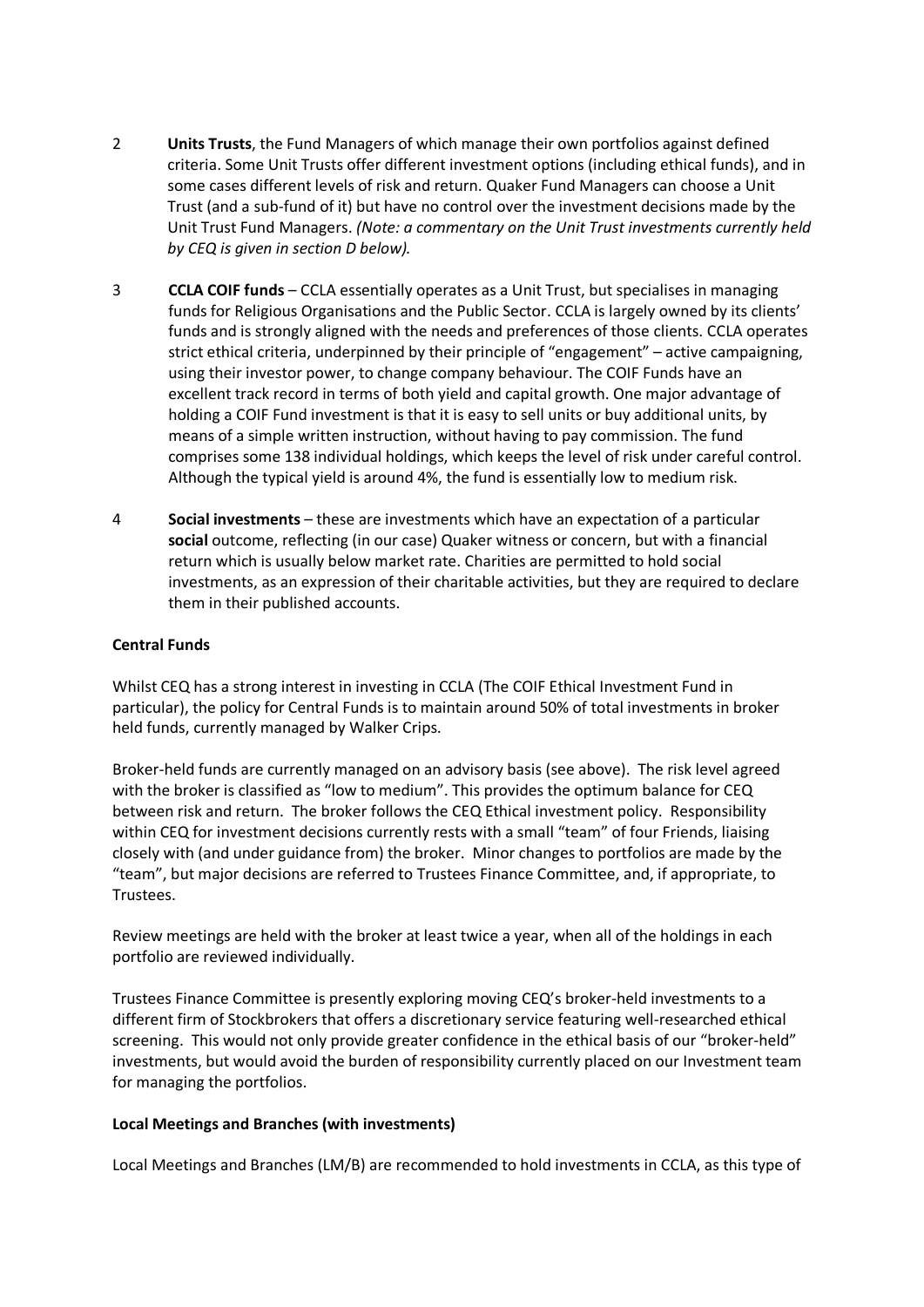investment requires no management on the part of the LM/B Treasurer and reduces the level of risk to which both the LM/B and Treasurer is exposed.

*(Given the very low prevailing interest rates, LM/Bs are being encouraged to transfer significant amounts of cash held in bank accounts (which are not needed for short term expenditure) to a CCLA COIF Ethical Fund investment, so as to achieve a positive return, and make better use of charitable funds).*

However it is acceptable for LM/Bs to hold their own individual investment portfolios against certain criteria:-

- 1 The portfolio is held by the CEQ-approved broker (in the name of the LM or B) and managed by the CEQ investment team, or
- 2 The portfolio is managed for the LM or B by a broker on an advisory-managed or discretionary basis (see above), and/or
- 3 The stocks and shares chosen are classified as low risk

If the LM/B chooses to manage its own investments (following the above criteria) decisions to buy and sell shares should not be made by any one individual (however competent) but shared with a nominated colleague or committee. Significant changes to portfolios should be approved and Minuted at a Business Meeting.

#### **C Ethical screening criteria**

CEQ recommends:-

• Avoiding holdings in businesses pursuing policies that conflict with our charitable aims or objectives, or offend Quaker witness, such as gambling, pornography, alcoholic beverages and tobacco, military equipment, "payday" type loans

• Avoiding investments which might inhibit Quaker activities

• Avoiding investments where business policies support oppressive regimes, or are harmful to individuals or the environment

- Avoiding investments in banks which have low ethical standards, irresponsible trading practices, or take excessive risks.
- Avoiding investments in companies (especially trans-national corporations) that are involved in the evasion or avoidance of tax.
- Supporting responsible employment practices
- Supporting businesses which observe good corporate governance practice

• Supporting businesses which demonstrate best practice in human and animal welfare, employment and human rights

- Supporting businesses which operate a responsible attitude towards environmental
- protection, and contributing towards a cleaner environment or healthier society
- Avoiding investments in companies involved in fossil fuel extraction

• Supporting companies which offer "solutions" such as renewable energy or the provision of micro-finance

Nowadays it is difficult to identify companies which have no involvement at all in some of the excluded activities, and screening sometimes has to be pragmatic. An example is the retail sector, in which almost all supermarkets have some involvement with alcoholic beverages and tobacco. Wherever possible we encourage Investors to exclude companies where more than 5% of their turnover is known to be derived from excluded activities.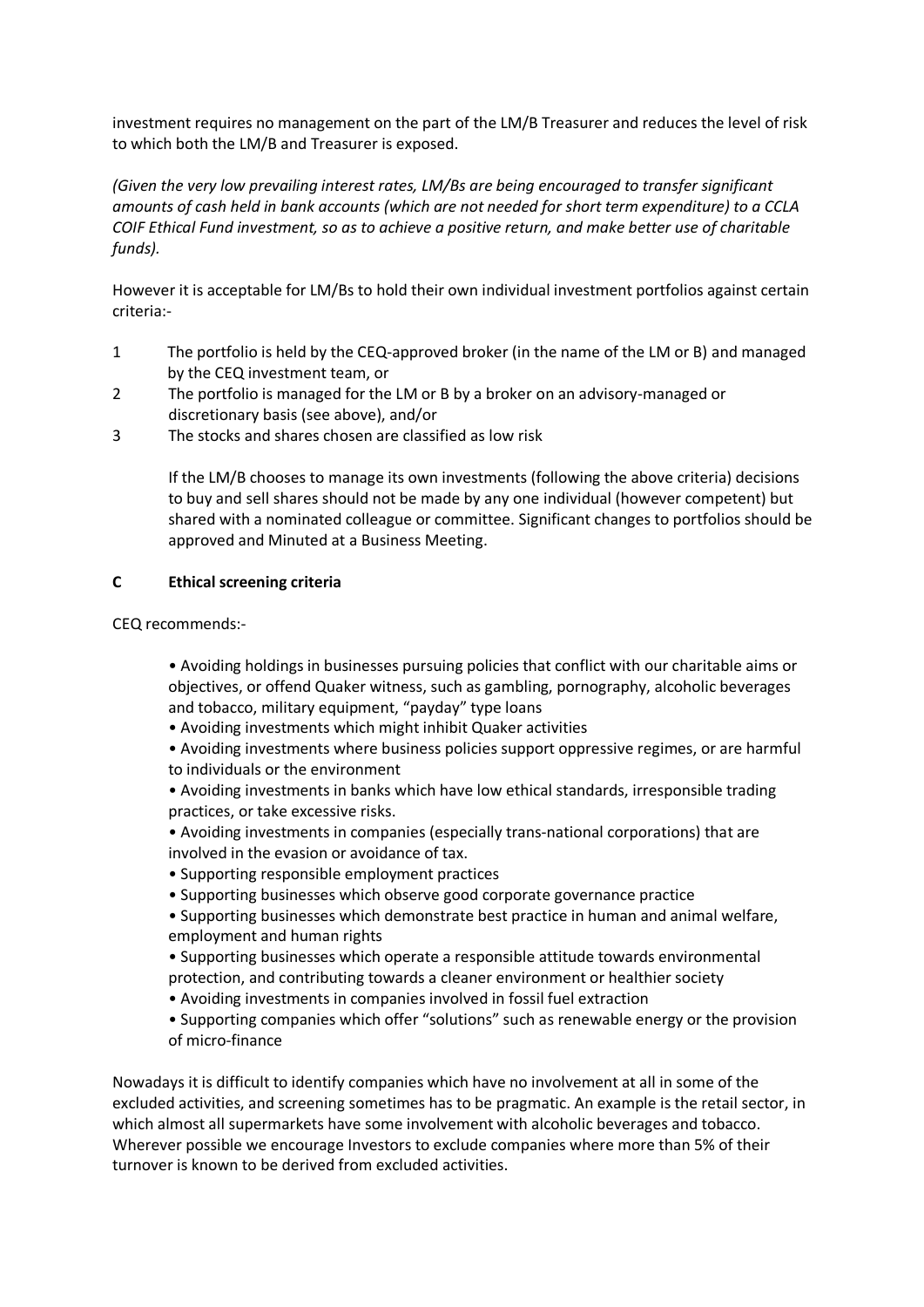#### **How we deal with risk**

Because of our long time horizon and desire to maintain and grow our investment value, we are comfortable with the level of risk inherent in equity markets and run a balanced equity based portfolio.

Although there is a significant investment in equities, the portfolio is diversified with the aim of avoiding overdependence on individual companies, industry sectors or geographical markets

We avoid speculative and opaque investments and other investments we do not understand.

We can tolerate falls in the value of our investment portfolio as long as our investments are making positive contributions in wider society. We are well diversified in terms of our income streams and this allows us to have a high exposure to real assets, as long as the risk taken is commensurate with long term prudent investment.

Britain Yearly Meeting's commitment to fossil fuel divestment means that as a general rule we should not have any investments in companies involved in fossil fuel extraction. This policy is considered further in the next section.

#### **D Fossil Fuel divestment**

#### **Background**

In June 2014 Finance Committee was asked by Area Meeting to ascertain what investments CEQ had in fossil fuel extraction, in response to the BYM divestment initiative. Although CEQ had no direct holdings in this sector at that time, some 50% of the central investment portfolios were invested in Unit Trusts which, though all carefully chosen as "ethically based", might contain a proportion of fossil fuel holdings. This concern led to a dialogue being established with the Fund Managers of the principal Unit Trusts. The information provided by the Fund Managers was comprehensive, and in some cases surprising, demonstrating that a superficial analysis of these Funds based on published information can be misleading.

In parallel with this work, CEQ participated in a consultation process undertaken by CCLA, as part of a review of their ethical policy

The outcome of this exercise was quite encouraging:-

- 1 All of the Unit Trusts (and CCLA) apply strict screening criteria which address a range of "Quaker concerns", and most actively engage with companies, using their influence and power as shareholders to change company behaviour.
- 2 The proportion of the Funds associated with fossil fuel extraction were all under 5%, with most less than 1%. The screening criteria are constantly reviewed and are getting ever stricter.

#### **CEQ's current policy** is to:-

1 Maintain investments in those Unit Trusts that have low or zero investments in the fossil fuel sector, demonstrate effective "screening" and have a pro-active policy of "engagement".